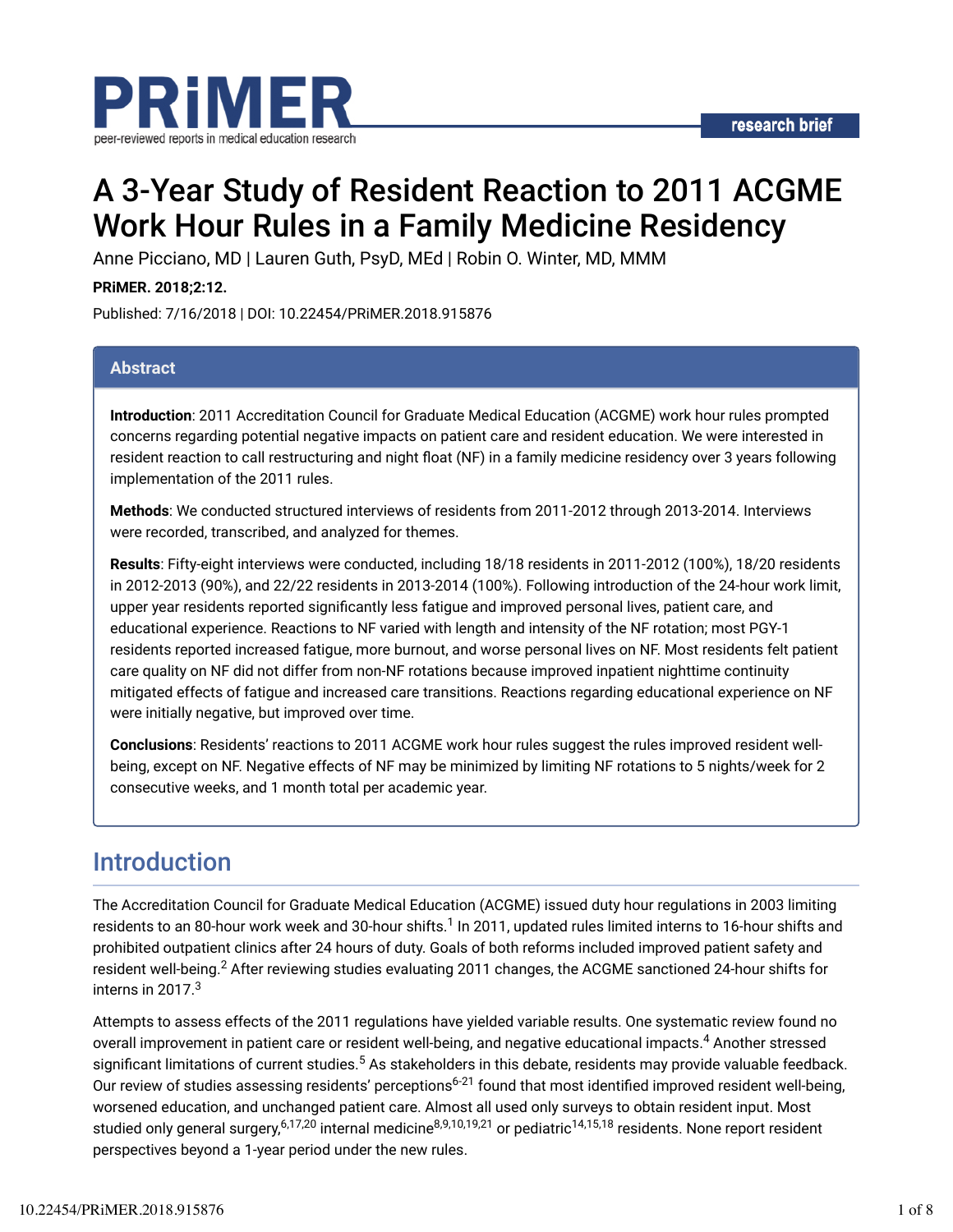Given the lack of studies of family medicine residents, whose training differs significantly from other specialties, we were interested in resident reactions to changes implemented in our residency to comply with 2011 regulations. Changes included residents no longer having office hours or rotation responsibilities after a night on call, and the introduction of night float (NF) rotations. We chose semistructured interviews over a 3-year period to obtain meaningful resident feedback that could inform curricular decisions.

# **Methods**

We conducted this study over 3 academic years (2012-2014) at the JFK Family Medicine Residency Program, a community hospital-based program in New Jersey. The program expanded from 18 to 22 residents over the 3 years. Structural changes, including iterations of NF, are summarized in Table 1.

An interview script (Table 2) was developed to prompt input on areas of interest identified in the literature, as well as open-ended feedback. All residents were invited to participate by study author AP at morning reports in June each year. One-on-one interviews were conducted in the Family Medicine Center by authors AP and LG (both clinical faculty at the program) at times convenient to each resident in June/July 2012, 2013, and 2014. Informed consent was obtained.

Interviews were recorded and transcribed verbatim. Authors AP and LG independently coded each transcript. Discrepancies in themes between investigators were resolved through discussion until consensus was reached. Saturation was reached after 50%-60% of interviews each year. Reflexivity was employed by having investigators with different backgrounds (1 physician [AP], 1 psychologist [LG]) code independently, then challenge each other's preconceptions during analysis. We did not use qualitative analysis software in data analysis. Quote samples chosen were either most descriptive of a common theme or an unusual perspective. Study approval was obtained through the JFK Medical Center Institutional Review Board.

# **Results**

Fifty-eight interviews were conducted (18/18 residents [100%] in 2012, 18/20 residents [90%] in 2013, and 22/22 residents [100%] in 2014). Interviews ranged from 15 to 75 minutes. Table 3 shows demographic data of participants. Table 4 provides quote samples.

# *Twenty-Four-Hour Duty Limit for Senior Residents*

### **Marked Improvement in Fatigue Had Diverse Positive Impacts**

All senior residents in 2012 reported significantly decreased fatigue, saying going home postcall provided essential recovery time for their physical and emotional well-being. Personal lives improved because of more time for family/friends, sleep, exercise, chores, and relaxation. Residents who expressed feelings of burnout felt these lessened due to less fatigue and more time away from work.

Most residents also felt patient care improved because being better-rested made them less irritable and better able to focus, listen, and establish rapport with patients, and less prone to making mistakes. Some reported spending more time with patients on call rather than trying to maximize their own sleep time. Residents also felt the decrease in fatigue created a better educational experience, with more time and energy to study and enhanced receptivity to learning. Some mentioned a slight decrease in clinical experience but felt the benefits more than compensated.

# *Night Float*

### **Increased Fatigue is Nearly Universal on NF Rotations Longer Than 2 Weeks**

Residents who experienced 4-8 weeks of NF in a year reported more fatigue on NF due to difficulty shifting sleep schedules, lack of sunlight exposure, long shifts, and less social interaction. Fatigue was cumulative, really hitting by the third week; many residents suggested limiting NF to 2 weeks. All residents who experienced both 5- and 6-nights/week NF noted less fatigue with 5 nights/week. Reasons for NF fatigue remained constant throughout the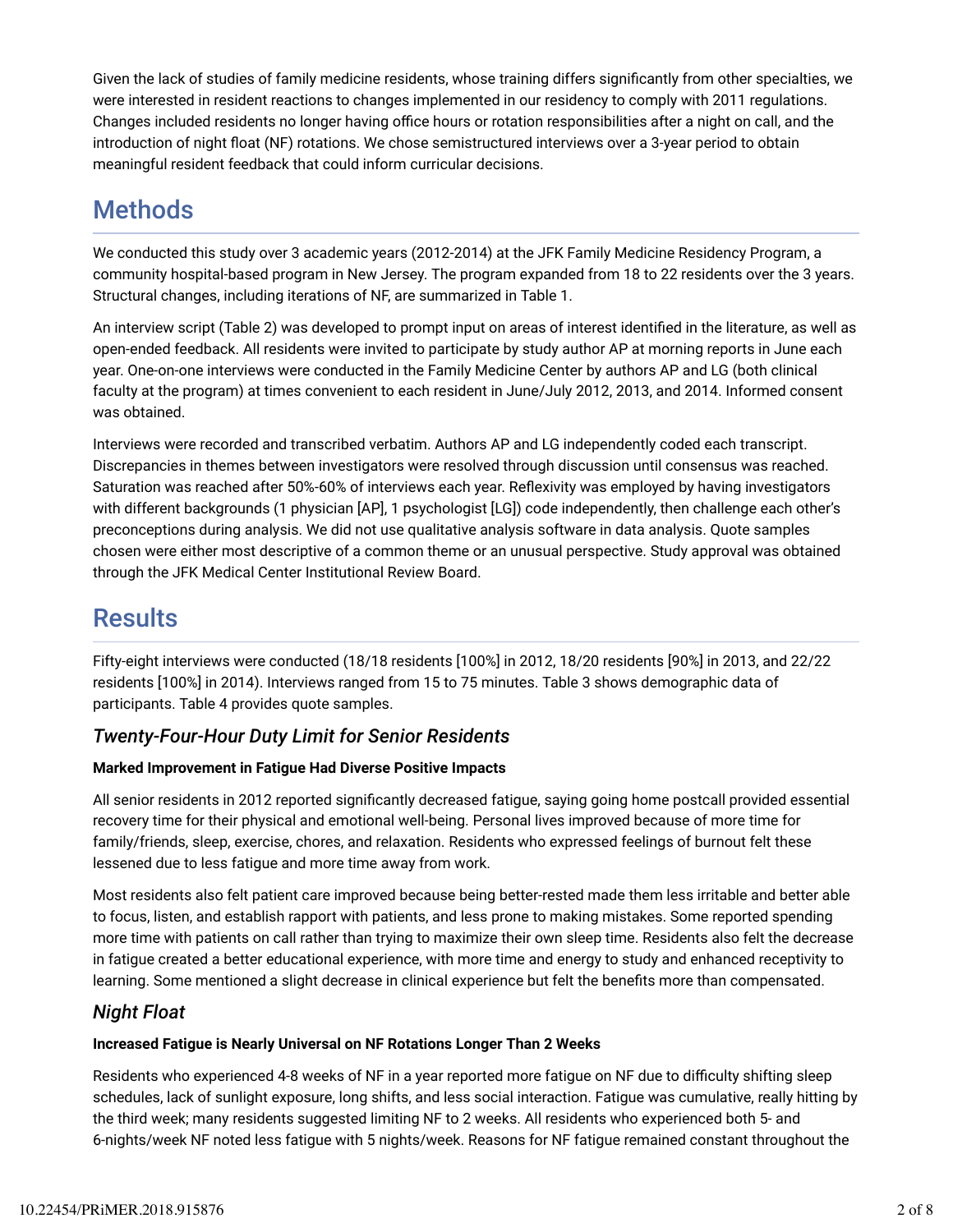3 years among PGY-1 and PGY-2 residents. Most PGY-3 residents on 2-week NF did not feel a difference in fatigue compared with other rotations.

#### **Fatigue and Social Isolation Were Main Contributors to Burnout and Worse Personal Lives on NF**

Most residents experiencing 6-8 weeks of NF in a year felt more burnout on NF, mainly due to fatigue and social isolation. Being too tired to interact with others even on time off increased social isolation, which in turn worsened fatigue. Residents described fewer colleagues or staff to interact with on nights and feeling excluded from the larger residency group. Fatigue, irritability, and being on different schedules from others negatively affected personal relationships and self-care. Most residents experiencing only 4 weeks (PGY-2) or 2 weeks (PGY-3) of NF in a year felt no difference in burnout on NF vs non-NF rotations.

#### **Educational Impact of NF, Initially Negative, Trended Toward Neutral/Positive Over 3 Years**

Most PGY-1 residents in 2012 felt NF negatively affected education because fatigue interfered with reading and receptivity to learning, and there were fewer attending physician interactions. Benefits of independent decisionmaking, senior resident teaching, and unique nighttime clinical scenarios were mentioned by only one resident in 2012, but became common themes in 2013 and 2014 among PGY-1s. They increasingly reported that NF experiential learning developed clinical reasoning and independence. Senior residents on NF shared this more positive perspective, citing fatigue as interfering with learning less often, and noting the educational value of teaching junior residents. Only a few residents lamented missing daytime lectures; senior residents believed missed didactics had minimal impact.

Overall, residents felt patient care quality and safety on NF was comparable to non-NF rotations because fatigue and increased care transitions were balanced by improved nighttime continuity. Residents felt a consistent resident on duty each night resulted in greater patient ownership, leading to better clinical decision-making than occurred with traditional call.

# **Discussion**

Resident reaction to curricular restructuring triggered by 2011 ACGME work hour regulations is one measure of the rules' effectiveness. Reactions of residents in our study working under 2003 and 2011 rules confirm others' findings of improved resident well-being with 2011 limits. Our residents experiencing both sets of rules expressed more positive perceptions of the 2011 rules' impact on education and patient care than found in many other studies. This may reflect effects of greater fatigue reduction as a result of abolishing postcall office hours in a family medicine residency compared with more inpatient-focused specialties.

While 2017 rules allowing interns to work 24-hour shifts may decrease the necessity of NF, likely many residencies will continue to use this option. Our findings suggest NF should ideally be limited to 5 nights/week, 2 weeks in duration and 4 weeks total per academic year to minimize negative effects on resident well-being. The theme of social isolation on NF highlights a need to increase social supports during NF rotations.

Our residents' negative opinions about the educational impact of NF in 2012 were consistent with the literature, but an evolution toward more positive views over the following 2 years has not previously been reported. This finding may relate to changing NF from 6 to 5 nights/week, and introducing some shorter NF and senior NF (pairing a consistent senior and PGY-1 resident). It is also possible residents in the latter part of the study may have viewed the NF learning experience more positively simply because it was their only opportunity to experience the unique nocturnal clinical scenarios and independence previously available with traditional call.

Improved inpatient continuity on NF emerged as a strong theme in our study. The idea of a night resident team more familiar and actively engaged with patients in a manner that positively affects patient care is a benefit of NF that study investigators did not anticipate.

Our study is limited by having been conducted in a single family medicine residency and is only a report of residents' perceptions, with no objective outcome measures. Interviewers were clinical faculty at the residency, which may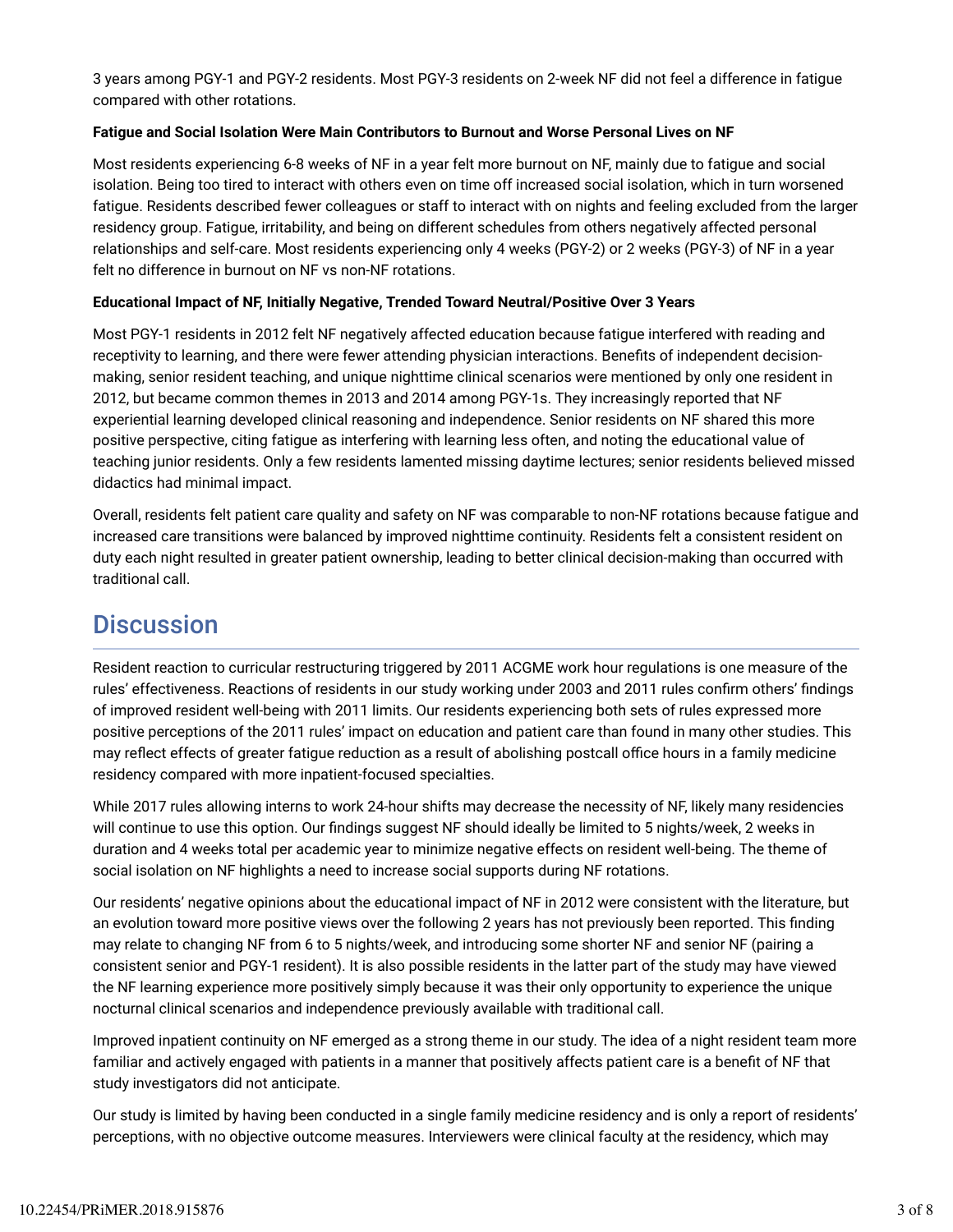have influenced resident responses; however, residents were reassured that participation was voluntary, having no impact on academic standing, and responses would be kept confidential and anonymous during transcription.

# **Conclusions**

This 3-year study of residents' reactions to the 2011 ACGME work hour rules suggests the rules improved resident quality of life, except on NF, without negatively impacting education or patient care. Negative effects of NF rotations may be mitigated by limiting them to 5 nights/week for 2 consecutive weeks, and 4 weeks total in an academic year.

# Tables and Figures

| $1$ abic $1.$ Call and Night Float (NF) Structure |                                 |                                                                              |                                                                              |                                                                                     |  |  |
|---------------------------------------------------|---------------------------------|------------------------------------------------------------------------------|------------------------------------------------------------------------------|-------------------------------------------------------------------------------------|--|--|
|                                                   | Prior to 2011                   | 2011-12                                                                      | 2012-13                                                                      | 2013-14                                                                             |  |  |
| PGY-1                                             | 24-hour call<br>+6 hours after  | 2 NF rotations<br>(4 weeks each,<br>6 nights/week)<br>12-hour weekend shifts | 2 NF rotations<br>(4 weeks each,<br>5 nights/week)<br>12-hour weekend shifts | 2 NF rotations<br>(4 weeks and 2 weeks,<br>5 nights/week)<br>12-hour weekend shifts |  |  |
| PGY-2                                             | 24-hour call<br>+6 hours after* | 24-hour call<br>Day off postcall                                             | 24-hour call<br>Day off postcall                                             | 1 NF rotation (4 weeks, 5<br>nights/week)<br>24-hour weekend shifts                 |  |  |
| PGY-3                                             | 24-hour call<br>+6 hours after* | 24-hour call<br>Day off postcall                                             | 24-hour call<br>Day off postcall                                             | 1 NF rotation (2 weeks, 5<br>nights/week)<br>24-hour weekend shifts                 |  |  |
| <b>Number</b><br>οf<br>residents                  | $6 - 6 - 6$                     | $6 - 6 - 6$                                                                  | $8 - 6 - 6$                                                                  | $8 - 8 - 6$                                                                         |  |  |
|                                                   | * Usually office<br>hours       | No office hours during NF                                                    |                                                                              |                                                                                     |  |  |

#### Table 1: Call and Night Float (NE) Structure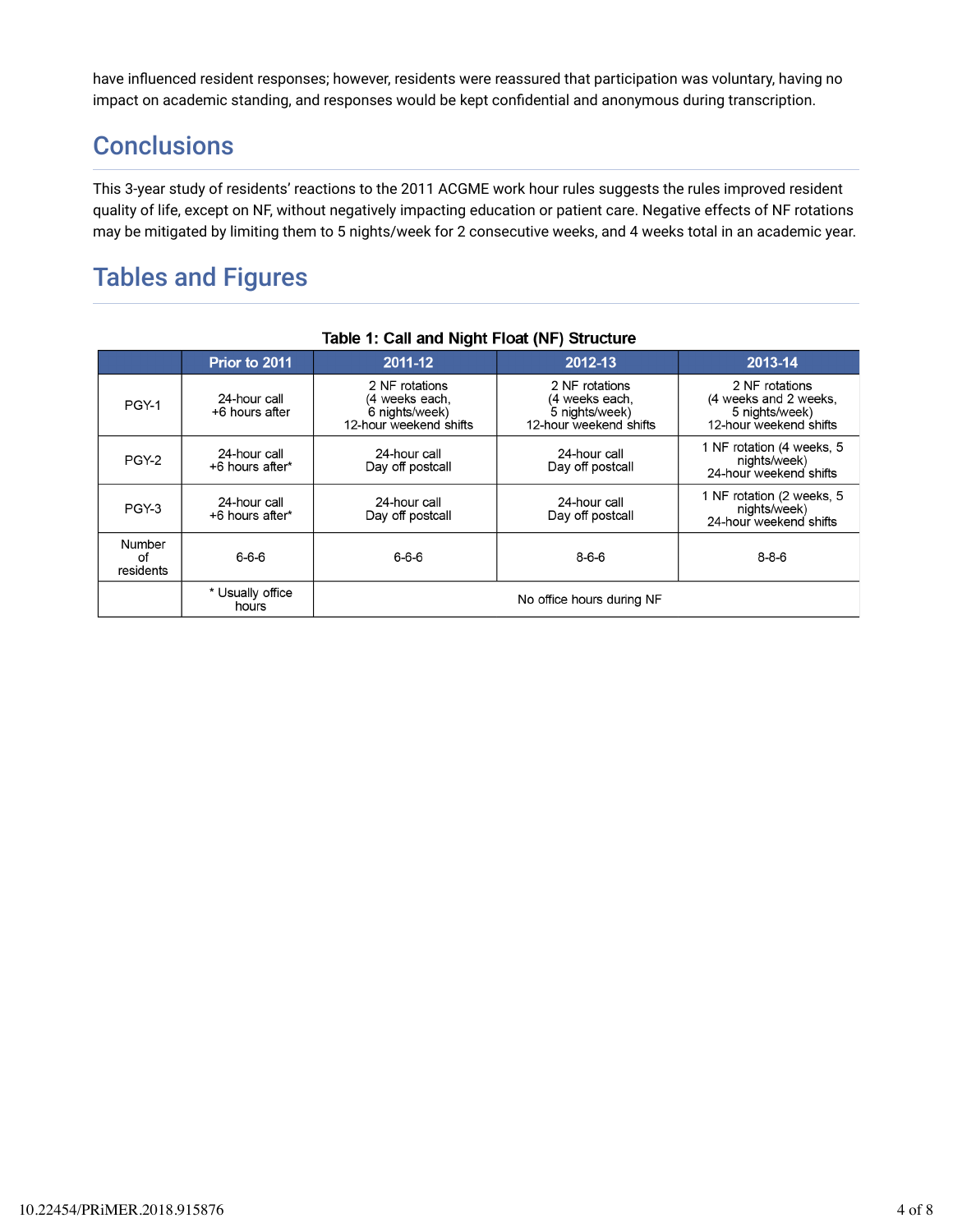### Table 2: Interview Script

| We are interested in understanding the impact on residents of the newest ACGME work hour rules that took effect in July 2011.<br>In our program, this meant residents no longer had office hours or rotation responsibilities after a night of call and that night float<br>rotations were added to the residency program. |
|----------------------------------------------------------------------------------------------------------------------------------------------------------------------------------------------------------------------------------------------------------------------------------------------------------------------------|
| We will be asking you a series of questions about your work experience over the past year.Please answer as honestly as you can.                                                                                                                                                                                            |
| We would like you to try to compare your experience in the past academic year with the prior year (for PGY-2 and 3 residents in<br>2012 and 2013, or when you were on night float rotations vs other rotations [for all PGY-1 residents, and PGY-2 and 3 residents in<br>$2014$ ]):                                        |
| 1. Overall, did you feel a difference in your level of fatigue?<br>Can you explain why (or why not)?<br>Can you think of any examples?                                                                                                                                                                                     |
| 2. Overall, did you feel your level of burnout (if any) was different? (Burnout defined as feeling emotionally exhausted,<br>depersonalizing patients, and a diminished sense of personal accomplishment)<br>Can you explain why (or why not)?<br>Can you think of any examples?                                           |
| 3. Do you think the quality of care patients received from you was different?<br>If so, how? Why do you think this was?<br>Can you think of any examples?                                                                                                                                                                  |
| 4. Do you think the safety of patients you were caring for was different?<br>If so, how? Why do you think this was?<br>Can you think of any examples?                                                                                                                                                                      |
| 5. Do you think your learning/educational experience was different?<br>If so, how? Why do you think this was?<br>Can you think of any examples?                                                                                                                                                                            |
| 6. Do you think your personal/home/family life was different?<br>If so, how? Why do you think this was?<br>Can you think of any examples?                                                                                                                                                                                  |
| 7. If the choice was yours, and you were just starting residency, would you choose to work under a system that included night float?<br>(vs a 24-hour call system)?<br>Can you explain further?                                                                                                                            |
| 8. What other feedback or comments do you have regarding the 2011 duty hour rules?                                                                                                                                                                                                                                         |

#### **Table 3: Participant Demographics**

| <b>Characteristic</b>         | $\tilde{\phantom{a}}$<br><b>Number of Participants</b> | $\frac{9}{6}$ |  |  |
|-------------------------------|--------------------------------------------------------|---------------|--|--|
| <b>Sex</b>                    |                                                        |               |  |  |
| Male                          | 14                                                     | 41.2          |  |  |
| Female                        | 20                                                     | 58.8          |  |  |
| <b>Age at First Interview</b> |                                                        |               |  |  |
| ≤30                           | 19                                                     | 55.9          |  |  |
| >30                           | 15                                                     | 44.1          |  |  |
| Race                          |                                                        |               |  |  |
| Caucasian                     | 10                                                     | 29.4          |  |  |
| African American              | 3                                                      | 8.8           |  |  |
| Asian                         | 21                                                     | 61.8          |  |  |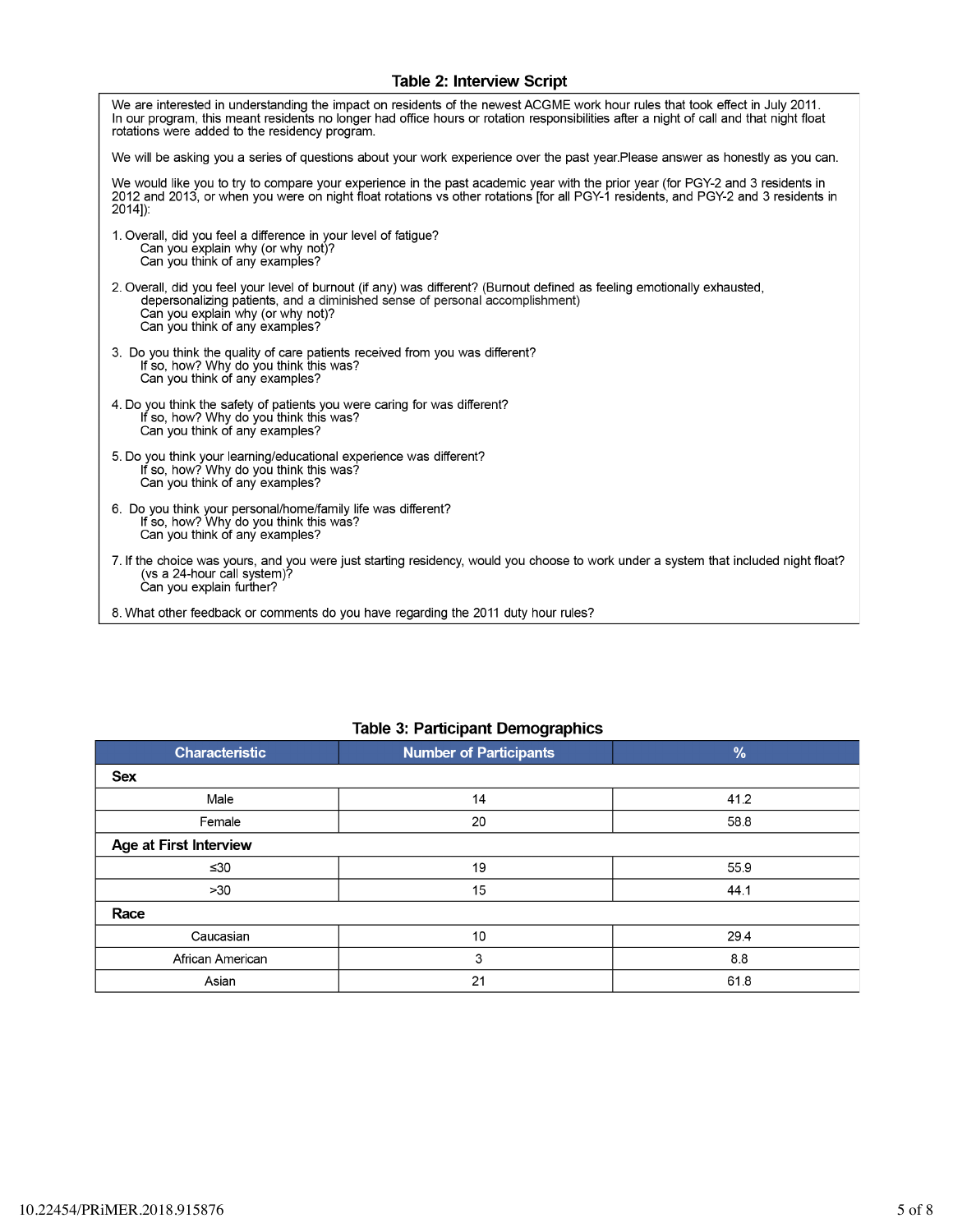#### **Table 4: Resident Quotations**

| <b>Topic</b>                      | <b>Resident Comments</b>                                                                                                                                                                                                                                                                                                                                                                                                                                                                                                                                                                                                                                                                                                                                                                                                                                                                                                                                                                                                                                                                                                                                                                                                                                                                                                                                                                                                                                                                                                                                                                                                                                                                                                                    |  |  |  |  |
|-----------------------------------|---------------------------------------------------------------------------------------------------------------------------------------------------------------------------------------------------------------------------------------------------------------------------------------------------------------------------------------------------------------------------------------------------------------------------------------------------------------------------------------------------------------------------------------------------------------------------------------------------------------------------------------------------------------------------------------------------------------------------------------------------------------------------------------------------------------------------------------------------------------------------------------------------------------------------------------------------------------------------------------------------------------------------------------------------------------------------------------------------------------------------------------------------------------------------------------------------------------------------------------------------------------------------------------------------------------------------------------------------------------------------------------------------------------------------------------------------------------------------------------------------------------------------------------------------------------------------------------------------------------------------------------------------------------------------------------------------------------------------------------------|--|--|--|--|
| 24-hour<br>duty limit             | Improved fatique<br>"We used to have to round and do office after 24-hour call, so those hours were extremely difficult. Even if you did get<br>a few hours of sleep during the call, you would still be foggy and dysfunctional the next day. So definitely having a day<br>to recuperate after the call significantly reduces the fatigue." -PGY-2, 2012<br>Improved quality and safety<br>"There were some times when we would have to be in office the day after [24-hour call], and when you're fatigued,<br>there were occasions when you'd write the wrong order, or your therapeutic relationship is not as strong as it would be<br>if you came off a full night's sleep, so I definitely think it affects your ability to work." -PGY-2, academic year 2012<br>"It's safer for the residents and for the patients [to go home after 24-hour call]. I used to drive home after 24-hour call<br>and drive an hour and that was even dangerous. I was literally falling asleep. You're forcing yourself to stay awake,<br>trying to drink coffee. So if it affects you that much, I'm sure it's affecting patient safety as well." -PGY-2, 2012<br>Improved personal life<br>"If I'm coming home from a 24-hour call, I still have energy in the day to go to the gym, go out, read a book; you're able<br>to engage in activities [before, when you had to work after call,] you didn't have that time for yourself and for your own<br>mental health."<br>-PGY-2, 2012                                                                                                                                                                                                                                                             |  |  |  |  |
|                                   | Improved education<br>"When I'm less fatigued I feel more receptive to learning." - PGY-3, 2012<br>"[Not having to work] the six hours [post-call] I get to rest, so after that I can do my reading[before], when you worked<br>those extra hours [post-call]you would go home and just sleep-you probably wouldn't wake up until the next day" -<br>PGY-2, 2012                                                                                                                                                                                                                                                                                                                                                                                                                                                                                                                                                                                                                                                                                                                                                                                                                                                                                                                                                                                                                                                                                                                                                                                                                                                                                                                                                                            |  |  |  |  |
| Fatigue on<br>Night Float<br>(NF) | "It's just because your sleep is not continuous your sleep cycle changes and you wake up from time to time.<br>During the day, you can't sleep much, and that's the reason why you are more fatigued." -PGY-2, 2014<br>"[NF] does take a lot out of you, coming to the last 3rd or 4th week because you're sleep deprived and nothing can<br>make up for 8 hours of sleep. You see changes after the 3rd or 4th week." - PGY 1, 2012                                                                                                                                                                                                                                                                                                                                                                                                                                                                                                                                                                                                                                                                                                                                                                                                                                                                                                                                                                                                                                                                                                                                                                                                                                                                                                        |  |  |  |  |
| Burnout on<br>NF                  | "By the time you reach that 3-4 week, you are just snappy, you're irritable, things that you should be able to tolerate on<br>a regular basis, you just say "Okay, let's get it done, I don't want to hear anything else." You are more edgy. You are<br>just grumpy and just want to get to the point because you don't want to waste any more time. You get more burned out<br>coming toward the end of NF." -PGY-1, 2012                                                                                                                                                                                                                                                                                                                                                                                                                                                                                                                                                                                                                                                                                                                                                                                                                                                                                                                                                                                                                                                                                                                                                                                                                                                                                                                 |  |  |  |  |
| Personal<br>life on NF            | "I was unable to socialize normally with my coworkers and residents and unable to just even have my normal evening<br>ritual that I find very helpful for stress relief--even if it's just reading or watching TV or zoning out at night-time With<br>NF, you go home and you try to sleep but you couldn't sleep because it was bright and you try to do stuff. I tried to do<br>the gym after NF and that helped a little to really exhaust you if you could get some sleep. But it was a challenge." -<br>PGY-1, 2012<br>"On NF, you didn't have much of a personal life, especially when doing it for 6 nights. The 5 nights did allow you to<br>have more time to interact with friends and family." -PGY-3, 2014                                                                                                                                                                                                                                                                                                                                                                                                                                                                                                                                                                                                                                                                                                                                                                                                                                                                                                                                                                                                                      |  |  |  |  |
| Educational<br>value of<br>NF     | PGY-1s:<br>2012:<br>"I think my learning was somewhat inhibited on NF because a lot of the daily activities and daily learning that occurs<br>during the program  you basically have no exposure to that at all I think there's also people less willing to teach<br>constantly at 2am as opposed to when you're on a regular rotation during the day. On NF, you're trying to read on<br>your own and teach yourself, as opposed to getting the help and it's a little hard to when you're very tired from doing a<br>month of NF."<br>2013:<br>"There is less time for reading and studying on NF. We missed the Thursday [teaching] seminarswho knows if there's<br>something in those lectures that could have helped in patient care somehow.'<br>"I personally was too tired to do much studying, but if we saw something different, I would try to look it up then to see<br>what a plan would be for [the patient], but I don't know how much of that I retained."<br>2014:<br>"I think it's a great learning experience. I think NF is a good thing you do. Like I said, you get more responsibility and<br>you get to make decisions on your own, rather than asking other people and it makes you confident."<br><b>Senior residents:</b><br>PGY-3, 2014:<br>"I felt my learning was probably better on the NF system because I was actually working with the same intern every<br>nightthat helped me learn as a teacher and going back and re-learning stuff myself, so that I could go over it with<br>him."<br>PGY-2, 2014:<br>"I think you have more time to read [on NF]. I mean, some nights when you're not too busy you have more time to<br>read. And when you're doing admissions, you're looking things up as well." |  |  |  |  |
| Patient<br>care<br>on NF          | "The quality of care] is better on NF. The senior didn't have a grasp of the patients like I did, so I was very familiar with<br>the patients because I had a month of continuity with the same group of patients." –PGY-1, 2013<br>"With the NF system, I was able to provide better care. I felt very comfortable with managing [patients] on NF because<br>I knew every day what was going on with them. [For example,] a patient had a long CCU stay over a 2 week period<br>my first year and I was down there every night, had a relationship with the family, and was able to discuss in detail<br>prognosis, diagnosis, and what was going on."<br>–PGY 2, 2013<br>"I think senior NF is actually very good because I knew the patients on a night-to-night basis. I knew what was going<br>on with them all the time. I knew their medical historyas opposed to 24-hour call where you have more of an attitude<br>of "just make sure nothing bad happens overnight to these people you don't really know but if something happens you<br>put a Band-Aid on it." On senior NF, you feel like you're [part of the team and] continuity of care." -PGY-3, 2014                                                                                                                                                                                                                                                                                                                                                                                                                                                                                                                                                                       |  |  |  |  |

Abbreviation: NF, night float.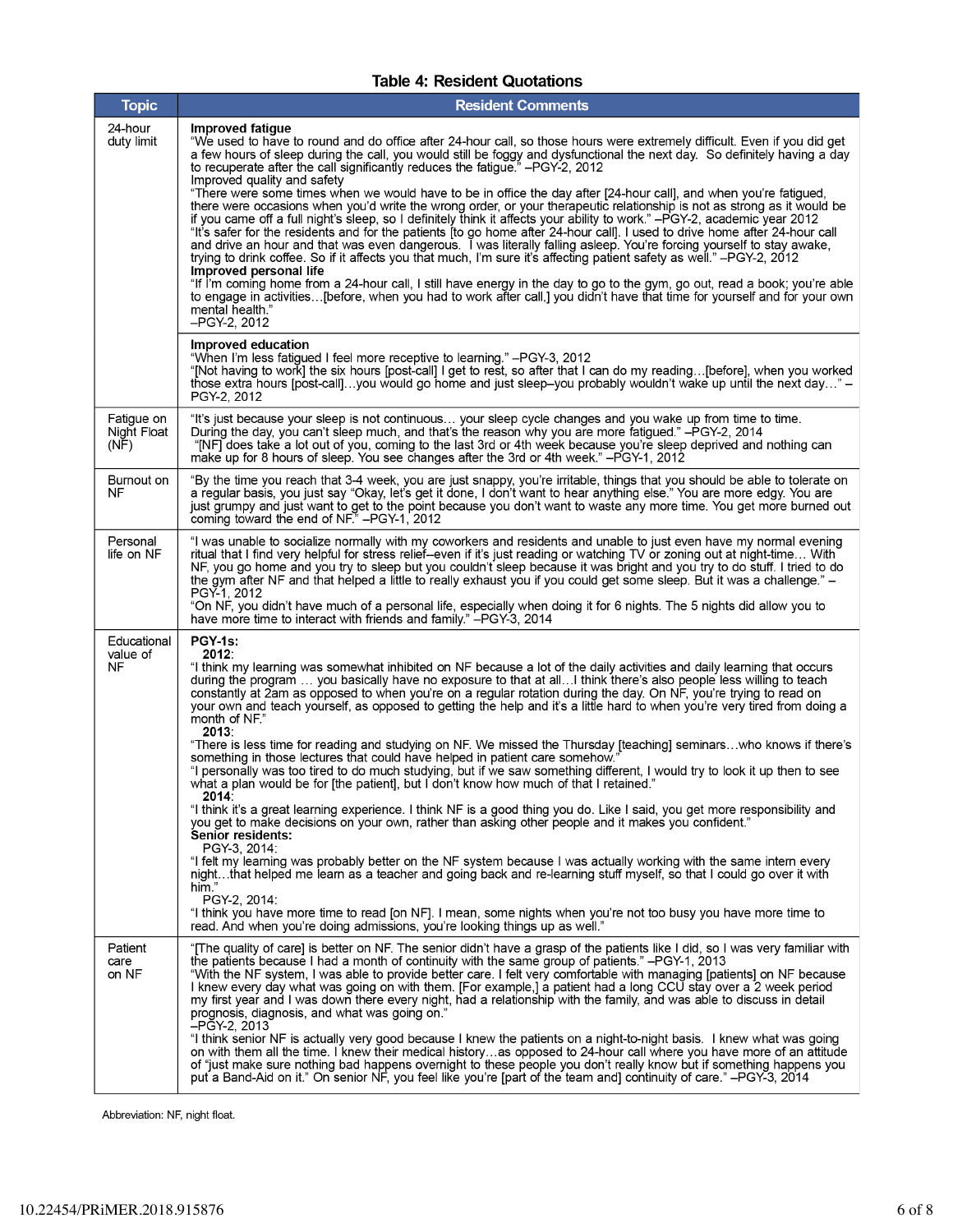## Acknowledgments

The authors acknowledge the JFK Family Medicine residents who participated in this study (classes of 2012, 2013, 2014) and Rebecca Van Ness for her assistance in manuscript preparation.

## Corresponding Author

Anne Picciano, MD JFK Family Medicine Residency, 65 James St, Edison, NJ 08820. 732-321-7495. anne.picciano@hackensackmeridian.org

### **Author Affiliations**

Anne Picciano, MD - JFK Family Medicine Residency, Edison, NJ Lauren Guth, PsyD, MEd - JFK Family Medicine Residency, Edison, NJ Robin O. Winter, MD, MMM - JFK Medical Center, Edison, NJ

### References

- 1. Philibert I, Friedmann P, Williams WT; ACGME Work Group on Resident Duty Hours. Accreditation Council for Graduate Medical Education. New requirements for resident duty hours. JAMA. 2002;288(9):1112-1114. https://doi.org/10.1001/jama.288.9.1112
- 2. Accreditation Council for Graduate Medical Education. History of Duty Hours. http://www.acgme.org/What-We-Do/Accreditation/Clinical-Experience-and-Education-formerly-Duty-Hours/History-of-Duty-Hours. Accessed June 14, 2018.
- 3. Burchiel K, Zetterman R, Ludmerer K, et al. The 2017 ACGME Common Work Hour Standards: promoting physician learning and professional development in a safe, humane environment.
- 4. Bolster L, Rourke L. The effect of restricting residents' duty hours on patient safety, resident well-being and resident education: an updated systematic review. J Grad Med Educ. 2015;7(3):349-363. https://doi.org /10.4300/JGME-D-14-00612.1
- 5. Weiss P, Kryger M, Knauert M. Impact of extended duty hours on medical trainees. Sleep Health. 2016;2(4):309-315. https://doi.org/10.1016/j.sleh.2016.08.003
- 6. Bilimoria KY, Chung JW, Hedges LV, et al. National cluster-randomized trial of duty-hour flexibility in surgical training. N Engl J Med. 2016;374(8):713-727. https://doi.org/10.1056/NEJMoa1515724
- 7. Allen-Dicker J, Herzig SJ, Mukamal KJ, Tess A. ACGME duty hour revisions and self-reported intern ICU sleep schedules. J Grad Med Educ. 2014;6(3):561-566. https://doi.org/10.4300/JGME-D-13-00263.1
- Sabri N, Sun NZ, Cummings BA, Jayaraman D. The perceived effect of duty hour restrictions on learning 8. opportunities in the intensive care unit. J Grad Med Educ. 2015;7(1):48-52. https://doi.org/10.4300/JGME-D-14-00180.1
- Elmariah H, Thomas S, Boggan JC, Zaas A, Bae J. The burden of burnout: an assessment of burnout among 9. Internal Medicine residents after the 2011 duty hour changes. Am J Med Qual. 2017;32(2):156-162. https://doi.org/10.1177/1062860615625802
- 10. Ripp JA, Bellini L, Fallar R, Bazari H, Katz JT, Korenstein D. The impact of duty hours restrictions on job burnout in internal medicine residents: a three-institution comparison study. Acad Med. 2015;90(4):494-499. https://doi.org/10.1097/ACM.0000000000000641
- 11. Desai SV, Feldman L, Brown L, et al. Effect of the 2011 vs 2003 duty hour regulation-compliant models on sleep duration, trainee education, and continuity of patient care among internal medicine house staff: a randomized trial. JAMA Intern Med. 2013;173(8):649-655. https://doi.org/10.1001/jamainternmed.2013.2973
- 12. Sen S, Kranzler HR, Didwania AK, et al. Effects of the 2011 duty hour reforms on interns and their patients: a prospective longitudinal cohort study. JAMA Intern Med. 2013;173(8):657-662. https://doi.org/10.1001 /jamainternmed.2013.351
- 13. Drolet BC, Christopher DA, Fischer SA. Residents' response to duty-hour regulations—a follow-up national survey. N Engl J Med. 2012;366(24):e35. https://doi.org/10.1056/NEJMp1202848